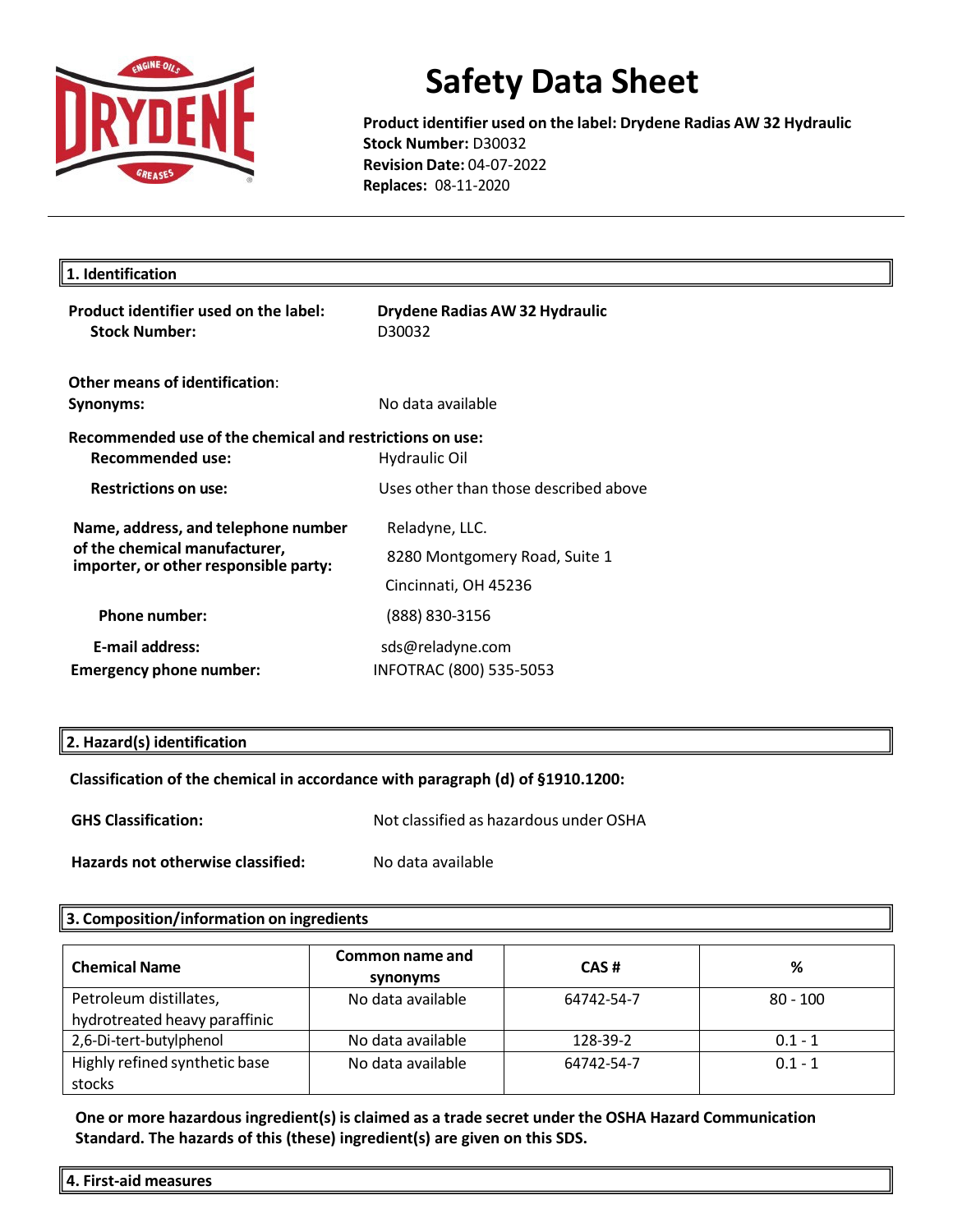**Product identifier used on the label: Drydene Radias AW 32 Hydraulic Stock Number:** D30032 **Revision Date:** 04-07-2022 **Replaces:** 08-11-2020

**Description of necessary measures,subdivided according to the different routes of exposure, i.e., inhalation,skin and eye contact, and ingestion:**

| Inhalation:                                                                                 | Remove to fresh air. If breathing is difficult, have a trained individual<br>administer oxygen.                                                            |
|---------------------------------------------------------------------------------------------|------------------------------------------------------------------------------------------------------------------------------------------------------------|
| <b>Eye Contact:</b>                                                                         | None expected to be needed, however, use an eye wash to remove a<br>chemical from your eye regardless of the level of hazard.                              |
| <b>Skin Contact:</b>                                                                        | Wash with soap and water. Get medical attention if irritation develops or<br>persists.                                                                     |
| Ingestion:                                                                                  | No hazard in normal industrial use. Do not induce vomiting. Seek medical<br>attention if symptoms develop. Provide medical care provider with this<br>SDS. |
| Most important symptoms/effects,<br>acute and delayed:                                      | No data available                                                                                                                                          |
| Indication of immediate medical<br>attention and special treatment<br>needed, if necessary: | No additional first aid information available.                                                                                                             |

| $\left[5.$ Fire-fighting measures |
|-----------------------------------|
|-----------------------------------|

### **Suitable (and unsuitable) extinguishing media:**

| Suitable extinguishing media:                                      | Use alcohol resistant foam, carbon dioxide, or dry chemical when fighting<br>fires. Water or foam may cause frothing if liquid is burning but it still may<br>be a useful extinguishing agent if carefully applied to the surface of the<br>fire. Do not direct a stream of water into the hot burning liquid. |
|--------------------------------------------------------------------|----------------------------------------------------------------------------------------------------------------------------------------------------------------------------------------------------------------------------------------------------------------------------------------------------------------|
| Unsuitable extinguishing media:                                    | No data available                                                                                                                                                                                                                                                                                              |
| Specific hazards arising from the<br>chemical:                     | Material may be ignited only if preheated to temperatures above the<br>high flash point, for example in a fire.                                                                                                                                                                                                |
| <b>Hazardous combustion products:</b>                              | Carbon dioxide, Carbon monoxide                                                                                                                                                                                                                                                                                |
| Special protective equipment and<br>precautions for fire-fighters: | Do not enter fire area without proper protection including self-contained<br>breathing apparatus and full protective equipment. Use methods for the<br>surrounding fire.                                                                                                                                       |

## **6. Accidental release measures**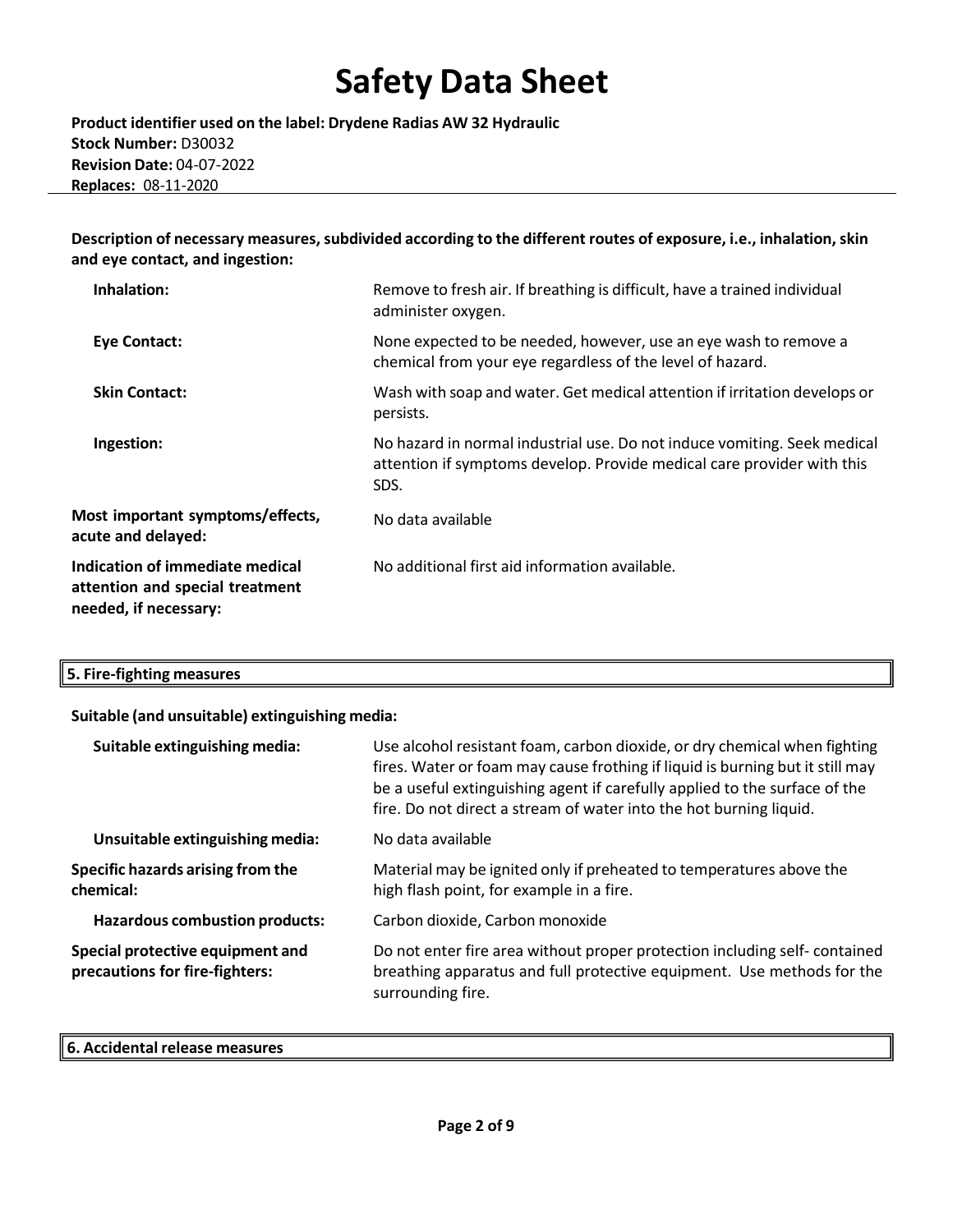**Product identifier used on the label: Drydene Radias AW 32 Hydraulic Stock Number:** D30032 **Revision Date:** 04-07-2022 **Replaces:** 08-11-2020

| Personal precautions, protective<br>equipment and emergency procedures:                      | No health affects expected from the clean up of this material if contact<br>can be avoided. Follow personal protective equipment recommendations<br>found in Section 8 of this SDS.                                                                                                                                                                                                                                                |
|----------------------------------------------------------------------------------------------|------------------------------------------------------------------------------------------------------------------------------------------------------------------------------------------------------------------------------------------------------------------------------------------------------------------------------------------------------------------------------------------------------------------------------------|
| <b>Methods and materials for containment</b><br>and cleaning up:                             | Prevent the spread of any spill to minimize harm to human health and<br>the environment if safe to do so. Wear complete and proper personal<br>protective equipment following the recommendation of Section 8 at a<br>minimum. Dike with suitable absorbent material like granulated clay.<br>Dispose of according to Federal, State, Local, or Provincial regulations.<br>Used fluid should be disposed of at a recycling center. |
| 7. Handling and storage                                                                      |                                                                                                                                                                                                                                                                                                                                                                                                                                    |
| <b>Precautions for safe handling:</b>                                                        | No special handling instructions due to toxicity. Follow all protective                                                                                                                                                                                                                                                                                                                                                            |
|                                                                                              | equipment recommendations provided in Section 8.                                                                                                                                                                                                                                                                                                                                                                                   |
| Conditions for safe storage, including<br>any incompatibilities:<br>Safe storage conditions: | Store in a cool dry place. Isolate from incompatible materials.                                                                                                                                                                                                                                                                                                                                                                    |

## **8. Exposure controls/personal protection**

**OSHA permissible exposure limit (PEL), American Conference of Governmental Industrial Hygienists (ACGIH) Threshold Limit Value (TLV), and any other exposure limit used or recommended by the chemical manufacturer, importer, or employer preparing the safety data sheet, where available:**

| <b>Chemical component</b>                                  | <b>OSHA PEL</b> | <b>ACGIH TLV</b> | <b>ACGIH STEL</b> | <b>IDLH</b>       |
|------------------------------------------------------------|-----------------|------------------|-------------------|-------------------|
| Petroleum distillates,<br>hydrotreated heavy<br>paraffinic | 5 mg/m3 TWA     | 5 mg/m3 TWA      | 10 mg/m3 STEL     | No data available |
| Highly refined synthetic<br>base stocks                    | 5 mg/m3 TWA     | 5 mg/m3 TWA      | 10 mg/m3 STEL     | No data available |

**Appropriate engineering controls:** Use local exhaust ventilation or other engineering controls to minimize exposures and maintain operator comfort.

### **Individual protection measures,such as personal protective equipment:**

**Respiratory Protection:** Respiratory protection may be required to avoid overexposure when handling this product. General or local exhaust ventilation is the preferred means of protection. Use a respirator if general room ventilation is not available or sufficient to eliminate symptoms.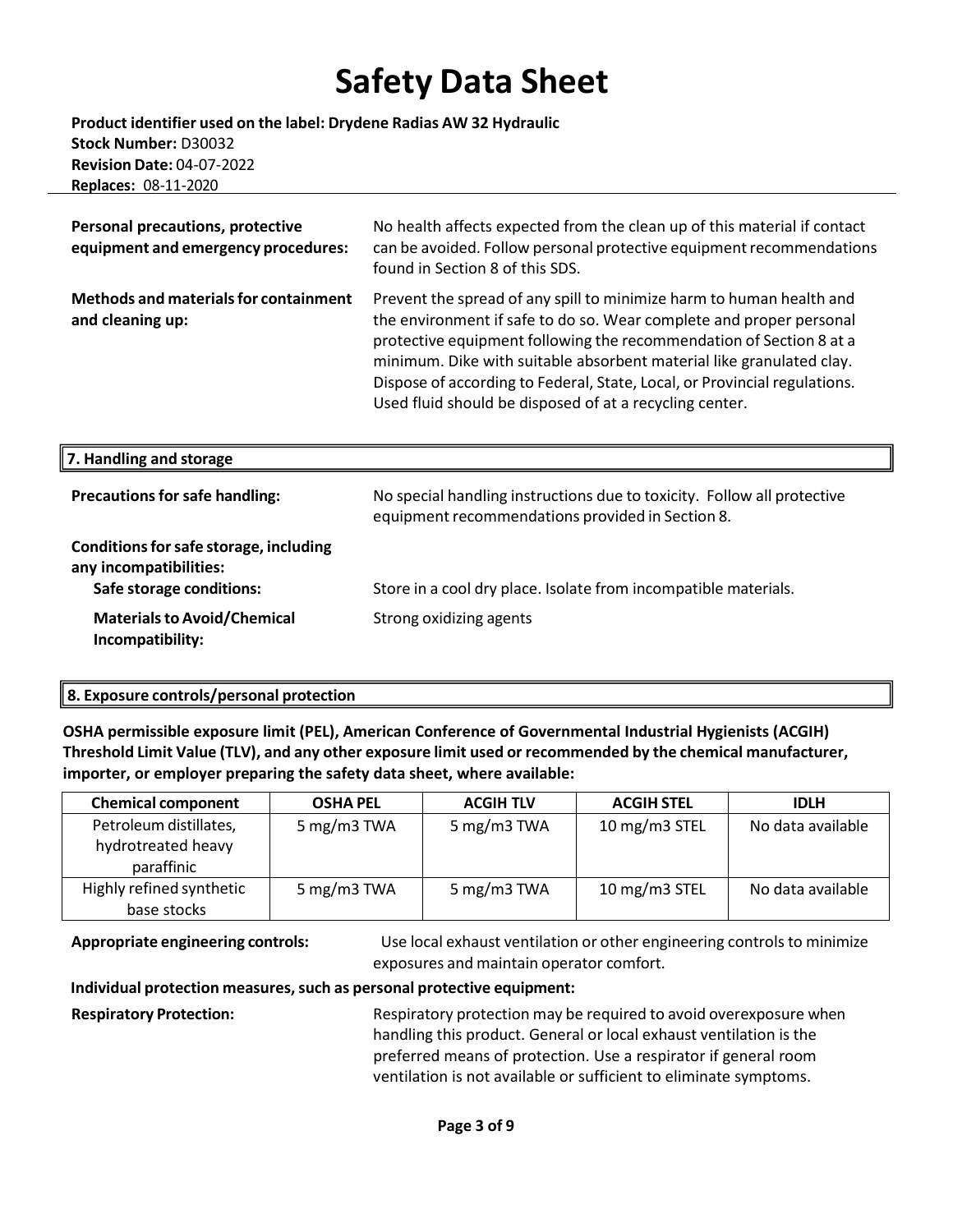**Product identifier used on the label: Drydene Radias AW 32 Hydraulic Stock Number:** D30032 **Revision Date:** 04-07-2022 **Replaces:** 08-11-2020

| <b>Respirator Type(s):</b>         | None required where adequate ventilation is provided. If airborne<br>concentrations are above the applicable exposure limits, use<br>NIOSH/MSHA approved respiratory protection.                                                  |
|------------------------------------|-----------------------------------------------------------------------------------------------------------------------------------------------------------------------------------------------------------------------------------|
| Eye protection:                    | Wear safety glasses when handling this product if there is a likelihood of<br>contact with eyes.                                                                                                                                  |
| Skin protection:                   | Not normally considered a skin hazard. Where use can result in skin<br>contact, practice good personal hygiene. Wash hands and other exposed<br>areas with mild soap and water before eating, drinking, and when leaving<br>work. |
| Gloves:                            | Neoprene, Nitrile                                                                                                                                                                                                                 |
| <b>General hygiene conditions:</b> | Follow all protective equipment recommendations provided in Section 8.                                                                                                                                                            |

## **Appearance (physicalstate, color etc.):**

**9. Physical and chemical properties**

| <b>Physical state:</b>                            | Liquid            |
|---------------------------------------------------|-------------------|
| Color:                                            | Amber             |
| Odor:                                             | Mild              |
| <b>Odor Threshold:</b>                            | Not determined    |
| pH:                                               | No data available |
| Melting point/freezing point:                     |                   |
| <b>Melting Point:</b>                             | No data available |
| <b>Freezing point:</b>                            | No data available |
| Initial boiling point and boiling range<br>(°C):  | No data available |
|                                                   |                   |
| Flash Point (°C):                                 | 215               |
| <b>Evaporation Rate:</b>                          | No data available |
| Flammability (solid, gas):                        | No data available |
| Upper/lower flammability or explosive<br>limits:  |                   |
| <b>Upper flammability or explosive</b><br>limits: | Not established   |
| Lower flammability or explosive<br>limits:        | Not established   |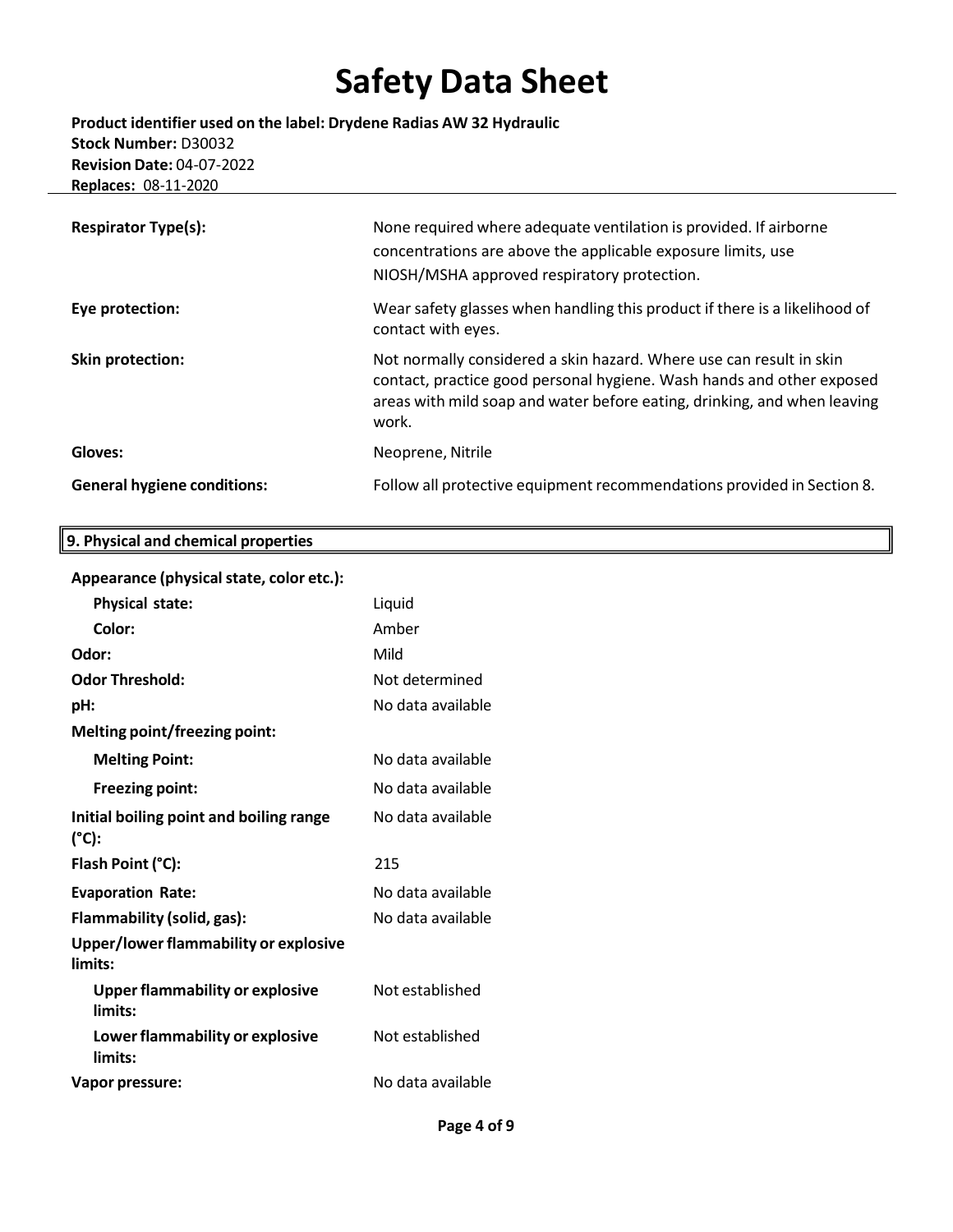**Product identifier used on the label: Drydene Radias AW 32 Hydraulic Stock Number:** D30032 **Revision Date:** 04-07-2022 **Replaces:** 08-11-2020

| <b>Vapor density:</b>                   | No data available           |
|-----------------------------------------|-----------------------------|
| <b>Relative density:</b>                | 0.86                        |
| Solubility(ies):                        | Negligible                  |
| Partition coefficient: n-octanol/water: | No data available           |
| Auto-ignition temperature:              | No data available           |
| <b>Decomposition Temperature:</b>       | Not determined              |
| <b>Viscosity:</b>                       | 32.11 cSt @ 40 $^{\circ}$ C |

## **10. Stability and reactivity**

| <b>Reactivity:</b>                                                    | There are no known reactivity hazards associated with this product.                                                                                                                                        |
|-----------------------------------------------------------------------|------------------------------------------------------------------------------------------------------------------------------------------------------------------------------------------------------------|
| <b>Chemical stability:</b>                                            | Stable under normal conditions.                                                                                                                                                                            |
| <b>Possibility of hazardous reactions:</b>                            | None expected under standard conditions of storage.                                                                                                                                                        |
| Conditions to avoid (e.g., static<br>discharge, shock, or vibration): | Temperatures above the high flash point of this combustible material in<br>combination with sparks, open flames, or other sources of ignition.<br>Moisture (will lead to product performance degradation). |
| Incompatible materials:                                               | Strong oxidizing agents                                                                                                                                                                                    |
| Hazardous decomposition products:                                     | No data available                                                                                                                                                                                          |

## **11. Toxicological information**

**Description of the varioustoxicological (health) effects and the available data used to identify those effects:**

| Information on the likely routes of<br>exposure (inhalation, ingestion, skin<br>and eye contact): | Skin contact, Inhalation, Ingestion, Eye contact                                                |  |
|---------------------------------------------------------------------------------------------------|-------------------------------------------------------------------------------------------------|--|
| Symptoms related to the physical,<br>chemical and toxicological<br>characteristics:               | No data available                                                                               |  |
| Delayed and immediate effects and also chronic effects from short- and long-term exposure:        |                                                                                                 |  |
| Ingestion:                                                                                        | No hazard in normal industrial use. Estimated to be $>$ 5.0 g/kg.                               |  |
| <b>Skin Contact:</b>                                                                              | Likely to be non-irritating to skin based on animal data.                                       |  |
| Absorption:                                                                                       | Estimated to be $>$ 5.0 g/kg; practically non-toxic                                             |  |
| Inhalation:                                                                                       | No hazard in normal industrial use. Likely to be practically non-toxic<br>based on animal data. |  |
| Eye Contact:                                                                                      | This material is likely to be non-irritating to eyes based on animal data.                      |  |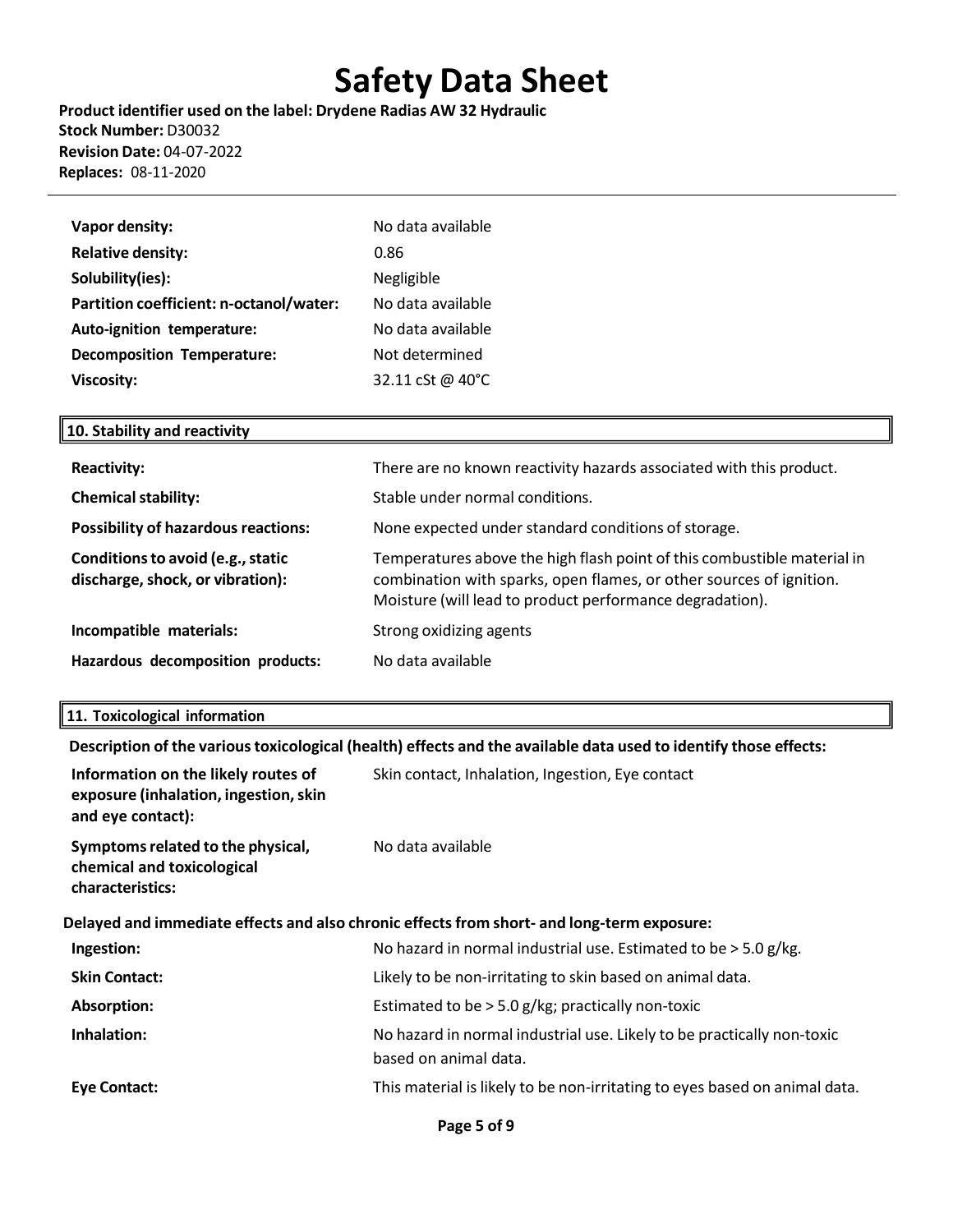**Product identifier used on the label: Drydene Radias AW 32 Hydraulic Stock Number:** D30032 **Revision Date:** 04-07-2022 **Replaces:** 08-11-2020

| Sensitization:                 | Non-hazardous under Respiratory Sensitization category. No data<br>available to indicate product or components may be a skin sensitizer.                                       |
|--------------------------------|--------------------------------------------------------------------------------------------------------------------------------------------------------------------------------|
| <b>Mutagenicity:</b>           | No data available to indicate product or any components present at<br>greater than 0.1% is mutagenic or genotoxic.                                                             |
| Carcinogenicity:               | Not expected to cause cancer. This product meets the IP-346 criteria of<br><3% PAH's and is not considered a carcinogen by the International<br>Agency for Research on Cancer. |
| <b>Reproductive toxicity</b>   | Not known or reported to cause reproductive or developmental toxicity.                                                                                                         |
| <b>STOT-single exposure:</b>   | Based on available data, the classification criteria are not met.                                                                                                              |
| <b>STOT-repeated exposure:</b> | Based on available data, the classification criteria are not met.                                                                                                              |
| <b>Aspiration hazard:</b>      | Based on available data, the classification criteria are not met.                                                                                                              |
| <b>Other information:</b>      | None known.                                                                                                                                                                    |

## **Numerical measures of toxicity (such as acute toxicity estimates):**

| <b>Chemical Name</b>                                       | LD50 Oral                      | <b>LD50 Dermal</b>                 | <b>LC50 Inhalation</b> |
|------------------------------------------------------------|--------------------------------|------------------------------------|------------------------|
| Highly refined synthetic                                   | Oral LD50 Rat > 15000          | Dermal LD50 Rabbit > 5000          |                        |
| base stocks                                                | mg/kg                          | mg/kg                              |                        |
| 2,6-Di-tert-butylphenol                                    | Oral LD50 Rat > 5000           | Dermal LD50 Rabbit >               |                        |
|                                                            | mg/kg                          | 10000 mg/kg                        |                        |
| Petroleum distillates,<br>hydrotreated heavy<br>paraffinic | Oral LD50 Rat > 15000<br>mg/kg | Dermal LD50 Rabbit > 5000<br>mg/kg |                        |

**Isthe hazardous chemical islisted in the National Toxicology Program (NTP) Report on Carcinogens(latest edition) or has been found to be a potential carcinogen in the International Agency for Research on Cancer (IARC) Monographs (latest edition), or by OSHA:**

| <b>Chemical Name</b>       | <b>OSHA Carcinogen</b> | <b>IARC Carcinogen</b> | <b>NTP Carcinogen</b> |
|----------------------------|------------------------|------------------------|-----------------------|
| There are no components    |                        |                        |                       |
| that are known or reported |                        |                        |                       |
| to cause cancer.           |                        |                        |                       |

## **12. Ecological information**

**Ecotoxicity (aquatic and terrestrial, where available):**

Slight ecological hazard. In high concentrations, this product may be dangerous to plants and/or wildlife.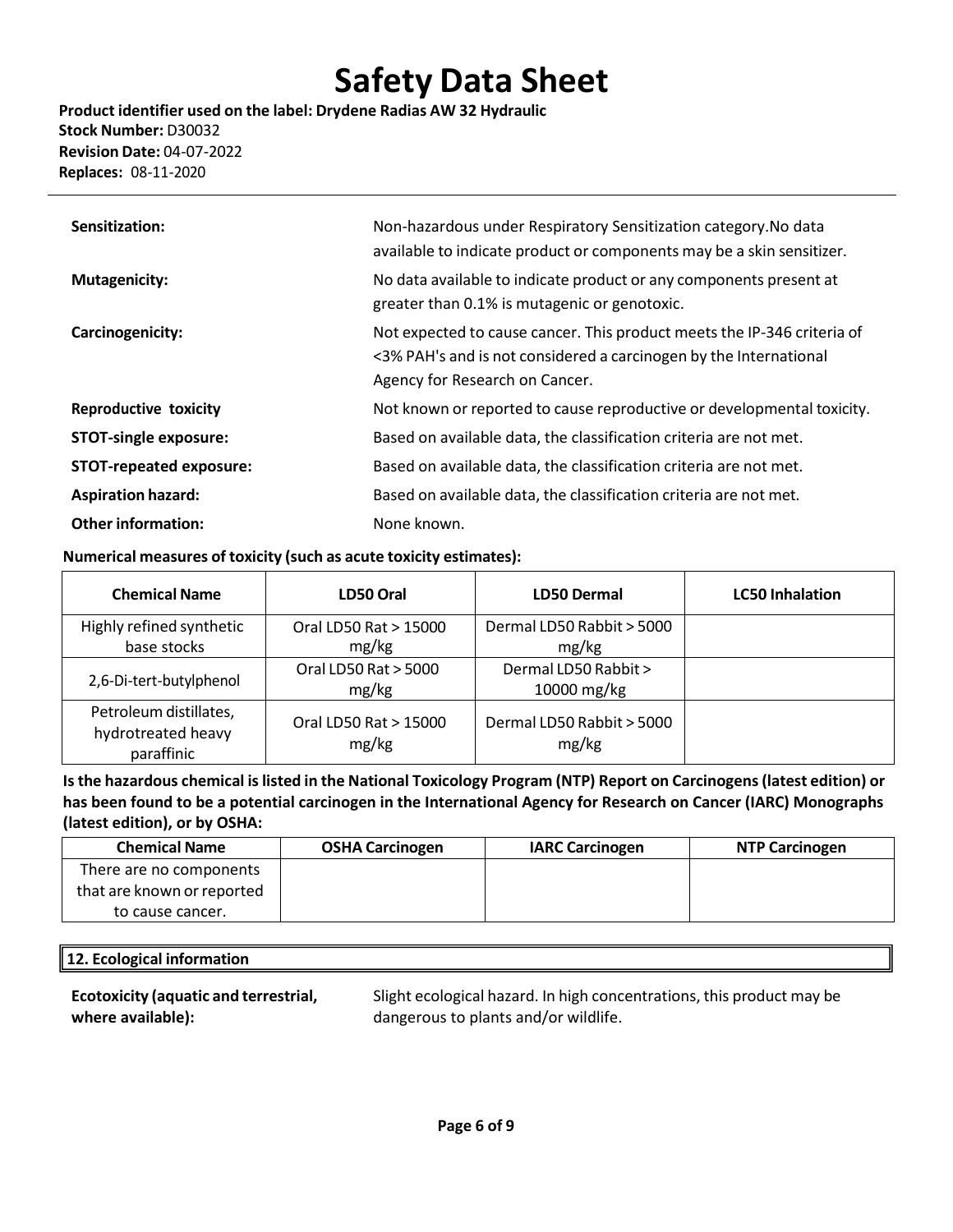**Product identifier used on the label: Drydene Radias AW 32 Hydraulic Stock Number:** D30032 **Revision Date:** 04-07-2022 **Replaces:** 08-11-2020

#### **Ecological Toxicity Data:**

| <b>Chemical Name</b>                                       | CAS#       | <b>Aquatic EC50</b><br><b>Crustacea</b>   | <b>Aquatic ERC50</b><br>Algae | <b>Aquatic LC50 Fish</b>                   |
|------------------------------------------------------------|------------|-------------------------------------------|-------------------------------|--------------------------------------------|
| Highly refined synthetic<br>base stocks                    | 64742-54-7 | EC50 (48h) Daphnia<br>magna $> 1000$ mg/L | No data available             | LC50 (96h)<br>Rainbow Trout ><br>5000 mg/L |
| 2,6-Di-tert-butylphenol                                    | 128-39-2   | EC50 (48h) Daphnia<br>magna 0.45 mg/L     | No data available             | No data available                          |
| Petroleum distillates,<br>hydrotreated heavy<br>paraffinic | 64742-54-7 | EC50 (48h) Daphnia<br>magna $> 1000$ mg/L | No data available             | LC50 (96h)<br>Rainbow Trout ><br>5000 mg/L |

**Persistence and degradability:** Biodegrades slowly.

None known.

strongly to most soil types.

**Bioaccumulative potential:** Bioconcentration may occur.

**Mobility in soil:** This material is expected to have essentially no mobility in soil. It absorbs

**Other adverse effects(such as hazardousto the ozone layer):**

### **13. Disposal considerations**

| Description of waste residues and<br>information on their safe handling and<br>methods of disposal, including the<br>disposal of any contaminated<br>packaging: | Spent or discarded material is non-hazardous according to environmental<br>regulations. |
|-----------------------------------------------------------------------------------------------------------------------------------------------------------------|-----------------------------------------------------------------------------------------|
| Contaminated packaging:                                                                                                                                         | Recycle containers whenever possible.                                                   |

### **14. Transport information**

| Carriage of dangerous goods by road (DOT), rail or inland waterways:<br><b>DOT Basic Description:</b><br>Not regulated for road transport |                       |  |  |  |  |
|-------------------------------------------------------------------------------------------------------------------------------------------|-----------------------|--|--|--|--|
|                                                                                                                                           |                       |  |  |  |  |
| International carriage of dangerous goods by sea (IMDG/IMO):                                                                              |                       |  |  |  |  |
| UN number:                                                                                                                                | Not regulated by IMDG |  |  |  |  |
| <b>UN Proper shipping name:</b><br>Not applicable                                                                                         |                       |  |  |  |  |
| Transport hazard class(es):                                                                                                               | Not applicable        |  |  |  |  |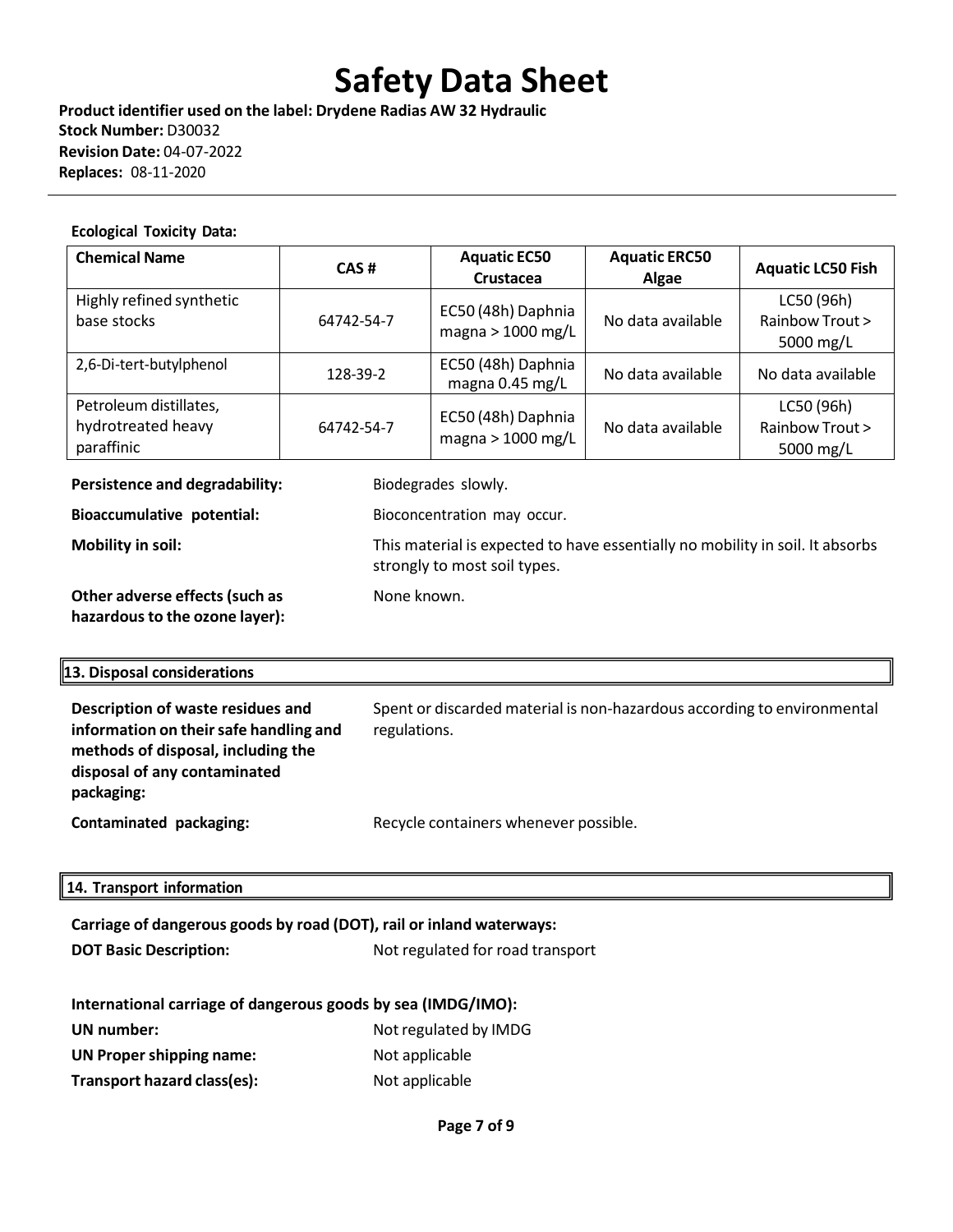**Product identifier used on the label: Drydene Radias AW 32 Hydraulic Stock Number:** D30032 **Revision Date:** 04-07-2022 **Replaces:** 08-11-2020

| Packing group, if applicable:                                                                                                                                                 | Not applicable        |
|-------------------------------------------------------------------------------------------------------------------------------------------------------------------------------|-----------------------|
| International carriage of dangerous goods by air (IATA):                                                                                                                      |                       |
| UN number:                                                                                                                                                                    | Not regulated by IATA |
| <b>UN Proper shipping name:</b>                                                                                                                                               | Not applicable        |
| Transport hazard class(es):                                                                                                                                                   | Not applicable        |
| Packing group, if applicable:                                                                                                                                                 | Not applicable        |
|                                                                                                                                                                               |                       |
| Environmental hazards (e.g., Marine<br>pollutant (Yes/No)):                                                                                                                   | None.                 |
| <b>Transport in bulk (according to Annex II</b><br>of MARPOL 73/78 and the IBC Code):                                                                                         | No data available     |
| Special precautions which a user needs<br>to be aware of or needs to comply with<br>in connection with transport or<br>conveyance either within or outside<br>their premises: | No data available     |

## **15. Regulatory information**

### **Safety, health and environmental regulationsspecific for the product in question:**

**TSCA Status:** All components of this material are on the Active US TSCA Inventory or are exempt.

### **Regulated Components:**

| <b>Chemical Name</b>   | CAS#       | <b>CERCLA</b> | Sara EHS | <b>Sara 313</b> | <b>U.S. HAP</b> |
|------------------------|------------|---------------|----------|-----------------|-----------------|
| Petroleum distillates, |            |               |          |                 |                 |
| hydrotreated heavy     | 64742-54-7 | N             | Ν        | Ν               | Ν               |
| paraffinic             |            |               |          |                 |                 |
| 2,6-Di-tert-           |            |               |          |                 |                 |
| butylphenol            | 128-39-2   | N             | Ν        | Ν               | Ν               |
| Highly refined         |            |               |          |                 |                 |
| synthetic base stocks  | 64742-54-7 | N             | Ν        | Ν               | Ν               |

| <b>Chemical Name</b>                         | CAS #      | <b>California Prop</b><br>65 - Cancer | <b>California Prop</b><br>65 - Dev. Toxicity | <b>California Prop</b><br>65 - Reprod fem | <b>California Prop</b><br>65 - Reprod male |
|----------------------------------------------|------------|---------------------------------------|----------------------------------------------|-------------------------------------------|--------------------------------------------|
| Petroleum distillates,<br>hydrotreated heavy | 64742-54-7 | N                                     | Ν                                            | N                                         | Ν                                          |